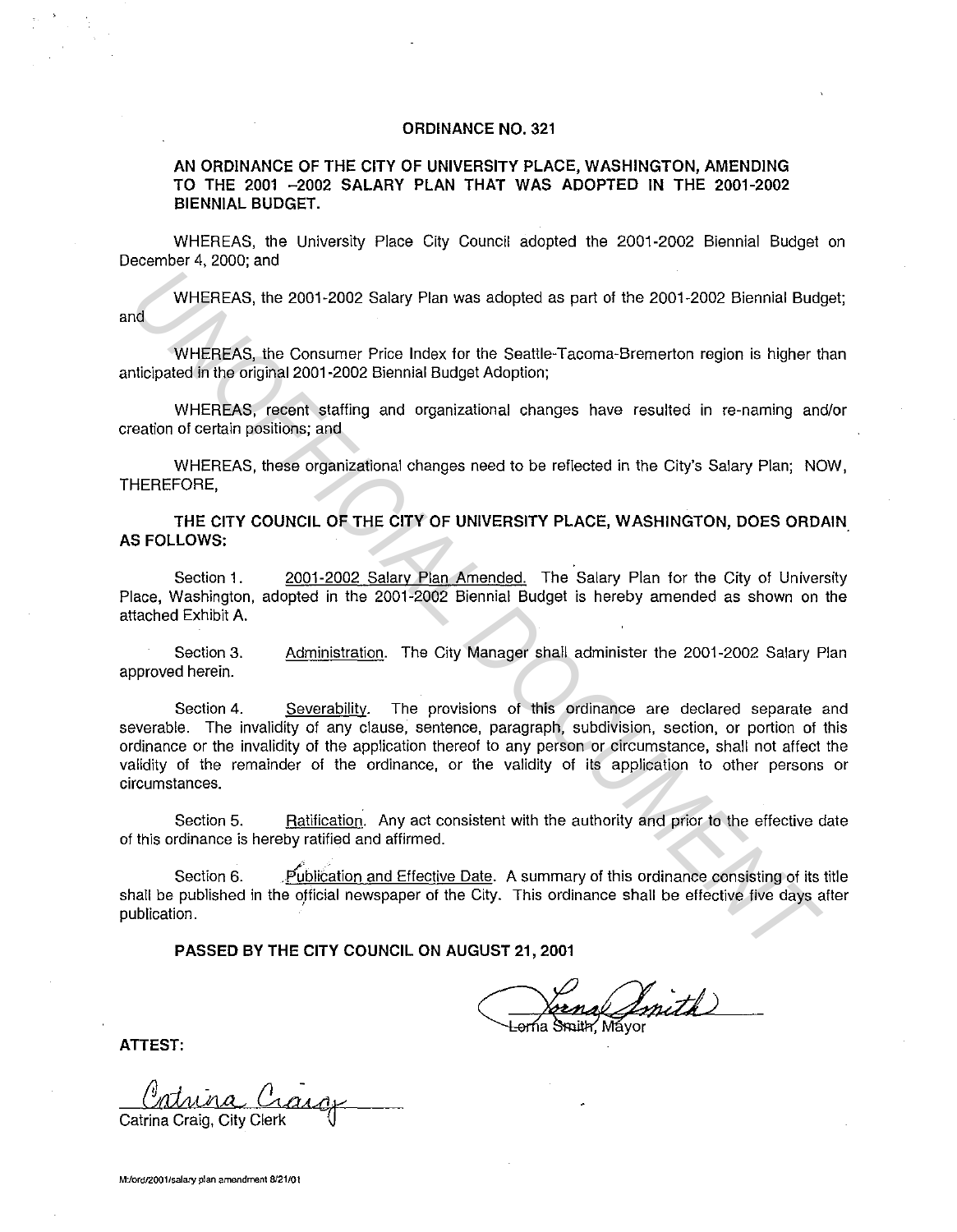APPROVED AS TO FORM:

*Yimpihy X. Sullivan, City Attorney* 

Date of Publication: Effective Date: 8/24/01 8/29/01 Nate of Publislandion: 8/24/01<br>Mechive Pate;<br>*UNCHA DOCUMENT*<br>CONTROL DOCUMENTAL DOCUMENTAL DOCUMENTAL DOCUMENTAL DE CONTROL DE CONTROL DE CONTROL DE CONTROL DE CONTROL DE CONTROL DE CONTROL DE CONTROL DE CONTROL DE CONTRO

M:/ord/2001/salary plan amendment 8121/01